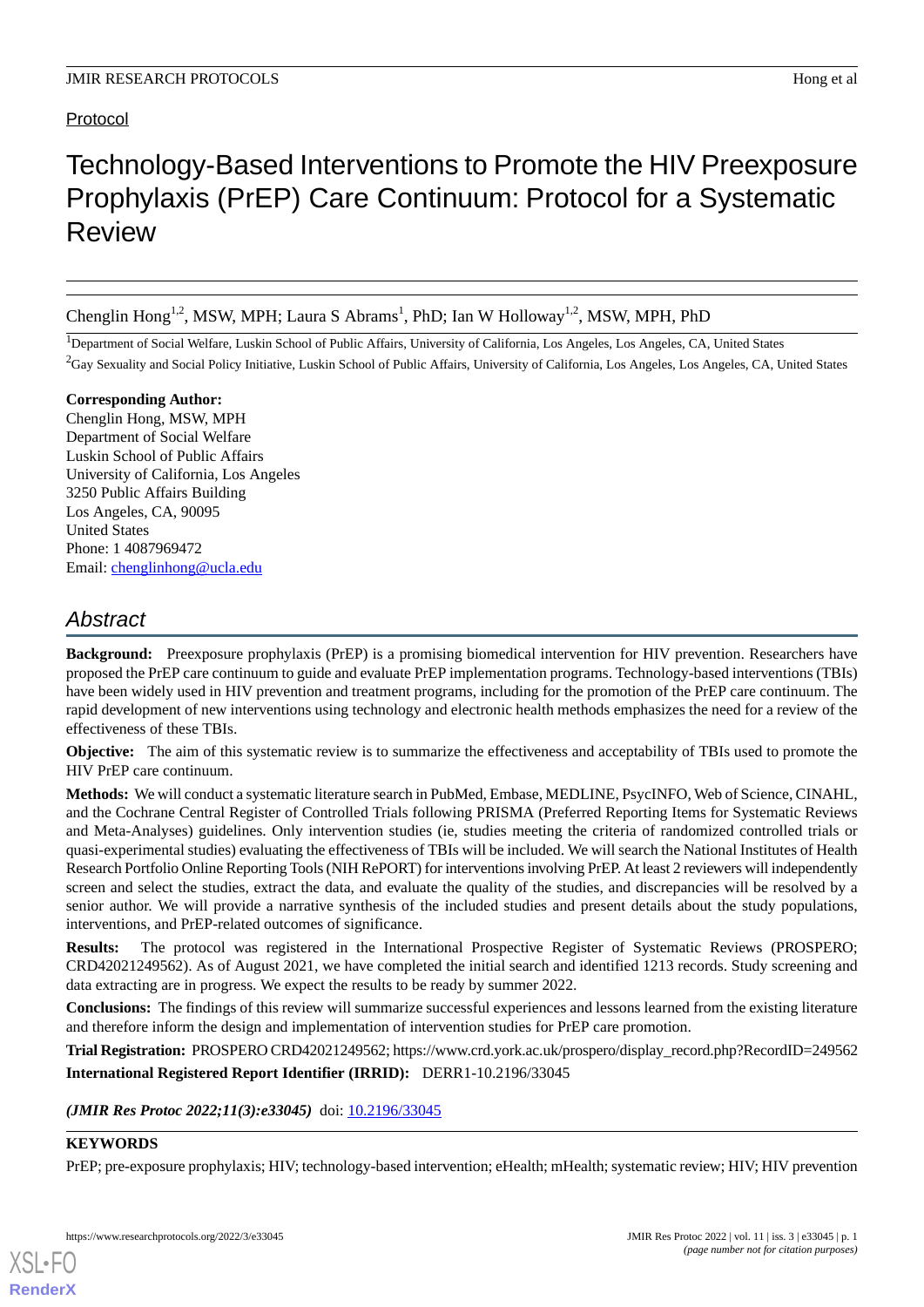## *Introduction*

The efficacy and safety of preexposure prophylaxis (PrEP) for HIV prevention has been demonstrated through clinical trials among a range of at-risk populations, including men who have sex with men (MSM), people who inject drugs, and other high-risk populations [\[1](#page-3-0)[-3](#page-3-1)]. The biomedical approach of daily oral antiretroviral medication is highly effective for preventing HIV when taken as prescribed [[4](#page-3-2)[,5\]](#page-3-3). To better facilitate the scale-up of PrEP and measure implementation progress, researchers proposed the PrEP care continuum (or PrEP care cascade, hereafter referred to as the PrEP continuum). Kelley et al [\[6\]](#page-3-4) proposed a PrEP continuum framework to achieve protection for MSM that includes the following components: (1) at-risk MSM, (2) an awareness of and willingness to take PrEP, (3) access to health care, (4) a prescription for PrEP, and (5) adherence to effective PrEP. Nunn et al [\[7](#page-4-0)] expanded this framework as follows and included the additional step of retaining patients in PrEP care: (1) identifying individuals at highest risk for contracting HIV, (2) increasing HIV risk awareness among those individuals, (3) enhancing PrEP awareness, (4) facilitating PrEP access, (5) linking to PrEP care, (6) prescribing PrEP, (7) initiating PrEP, (8) adhering to PrEP, and (9) retaining individuals in PrEP care. Each step of the continuum represents a critical point for interventions, which can substantially increase the overall PrEP effectiveness at a population level. These frameworks guide researchers and practitioners to measure PrEP outcomes, and there are increasing numbers of published studies using the PrEP continuum to design and evaluate interventions to promote PrEP implementation worldwide [\[8](#page-4-1)-[10\]](#page-4-2).

In the past decade, electronic health and mobile health technologies, collectively referred to as technology-based interventions (TBIs), have seen exponential growth in the field of health care and health promotion. Examples of TBIs include disseminating health information on popular social media platforms, monitoring sleep duration and quality on wearable devices, sending push notifications to patients' devices to support medication adherence, and using web-based chatrooms and meeting platforms for remote counseling [\[11](#page-4-3)]. These TBIs have several key features and functions that provide them with advantages over traditional health promotion interventions and programs, including their ability to reach a broader range of communities and individuals across diverse contexts, provide consistent services without the limitation of physical distance, and potentially be cost-effective and widely scalable once developed and adapted. Previous evaluation studies and meta-analyses have demonstrated and verified the effectiveness of such TBIs for supporting health behavior changes and disease management in several cases, including cardiovascular disease [[12\]](#page-4-4), diabetes [\[13](#page-4-5)], medication adherence [\[14](#page-4-6)], mental health, physical health [\[15](#page-4-7)], and sexual health including HIV and sexually transmitted infection prevention and care [\[16](#page-4-8)].

Compared to traditional HIV prevention interventions, TBIs can facilitate large-scale information dissemination and can effectively deliver just-in-time services and feedback to at-risk populations including MSM and people who inject drugs [[17-](#page-4-9)[19\]](#page-4-10). A recently published systematic review of TBIs related

to HIV prevention and care cataloged published studies and other funded projects between 2014 and 2018 and found that there was a growing trend of TBIs and funded studies targeting various points on the HIV prevention and care continua with a substantial emphasis on education and behavior changes; however, there were no TBIs aiming to promote PrEP adherence and persistence [[20\]](#page-4-11). From a nonsystematic review of various technologies used in HIV testing research, Romero et al [\[21](#page-4-12)] also noted that TBIs have the ability to increase outreach and HIV self-testing. To date, there is only one published review of TBIs involving PrEP; this review summarizes several telehealth programs aiming to improve PrEP availability, uptake, and adherence [[22\]](#page-4-13). However, this review had some limitations. First, it is not clear whether it followed a systematic review guideline, and the authors only focused on telehealth approaches. Therefore, the results may not apply to all TBIs involving PrEP. In addition, similar to Maloney's review [\[20](#page-4-11)], their analyses did not summarize the efficacy of each intervention and specifically evaluate which features of the interventions influenced each step of the PrEP continuum [\[22](#page-4-13)]. Finally, there was a lack of summary and evaluation on whether the TBIs were designed with guidance from a theoretical framework. In addition, little is known about the acceptability of and user experience associated with these TBIs and whether the interventions were scaled up and used in the real world after the completion of the study.

These considerations suggest the need for a comprehensive and rigorous review of the state of the science regarding TBIs and PrEP implementation. Therefore, the objectives of this systematic review are to (1) describe the use of TBIs in promoting steps along the PrEP continuum by population studied, (2) summarize the theoretical frameworks that have been used to inform and design the interventions, (3) summarize the evidence on and effectiveness of promoting steps along the PrEP continuum using the interventions, and (4) describe the acceptability of the TBIs among users, user experiences, and the sustainability of the intervention after study completion.

### *Methods*

#### **Protocol Registration and Design**

This review was designed and reported in accordance with PRISMA (Preferred Reporting Items for Systematic Reviews and Meta-Analyses) guidelines [\[23](#page-4-14),[24\]](#page-4-15). A protocol outlining the review methods was registered in the International Prospective Register of Systematic Reviews (PROSPERO; CRD42021249562).

#### **Search Strategy**

A systematic literature search was conducted using the following databases: PubMed, Embase, MEDLINE, PsycINFO, Web of Science, CINAHL, and the Cochrane Central Register of Controlled Trials. The search strategies were developed in consultation with a health science librarian and in accordance with previous reviews on similar topics [\[20](#page-4-11),[25\]](#page-4-16). The search terms were created using a combination of Medical Subject Headings, keywords, and phrases, including "PrEP" or "pre-exposure prophylaxis" in combination with, but not limited to, any of the following: "eHealth", "mHealth", "smartphone",

[XSL](http://www.w3.org/Style/XSL)•FO **[RenderX](http://www.renderx.com/)**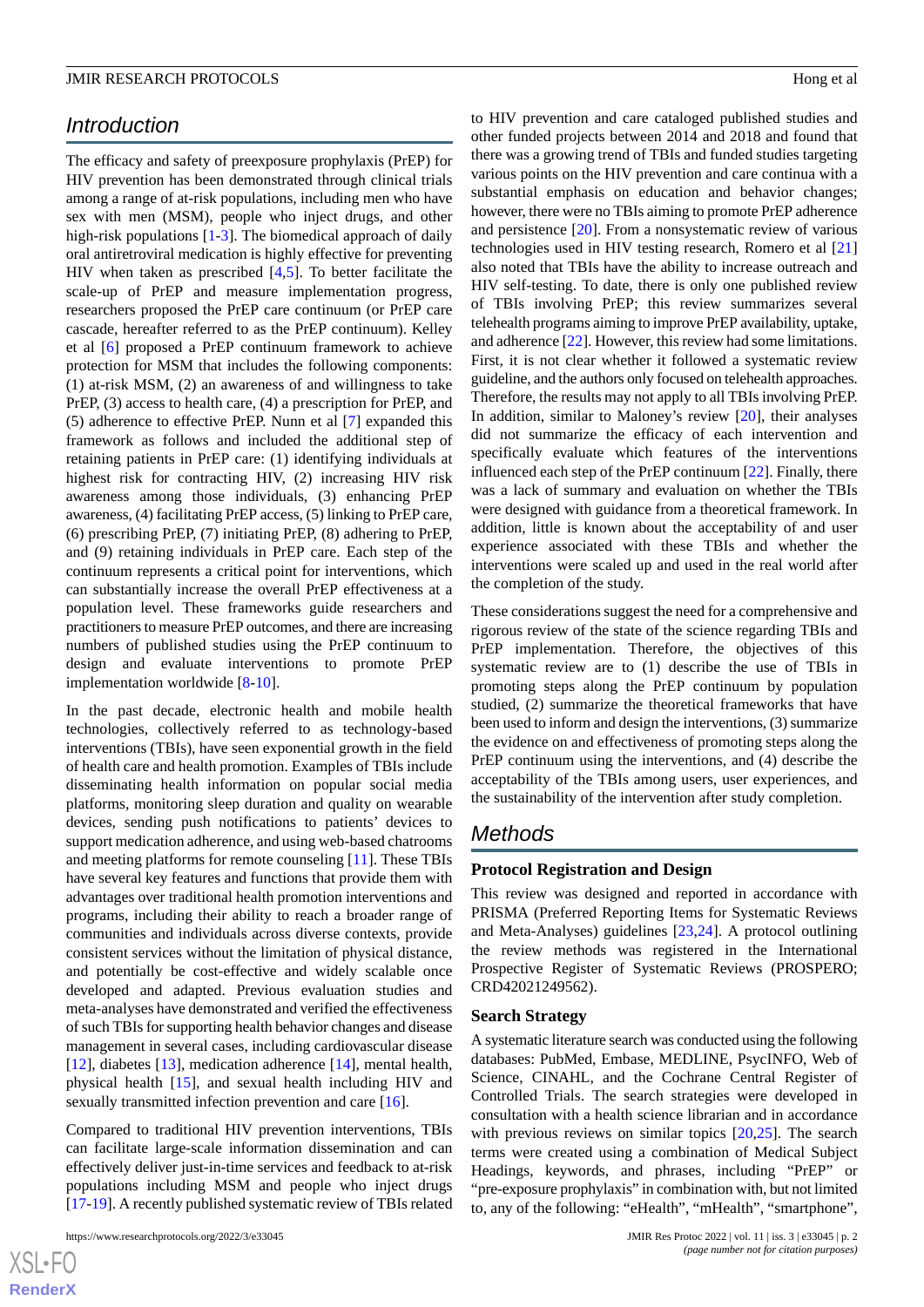"mobile phone", "mobile application", "app", "internet", "text messages", "social media", "dating app", "wearable device", "website", and "technology". A manual search will be conducted using the reference lists of included publications and using Google Scholar to find other relevant studies. In addition, we will search the National Institutes of Health Research Portfolio Online Reporting Tools (NIH RePORT) for interventions still underway and contact the principal investigators for a basic summary of the interventions. [Multimedia Appendix 1](#page-3-5) provides details of the search strategy and terms used.

#### *Eligibility Criteria*

We will include published records of intervention studies (eg, randomized trials and quasi-experimental studies) that compare outcomes for individuals who participated in the TBI to any control group. As PrEP was first approved by the US Food and Drug Administration for HIV prevention in 2012, we used this year for the start of the search. We will exclude articles published in languages other than English and those that did not have a PrEP-related outcome as one of the primary outcomes. Study protocols and reports of ongoing trials will also be excluded. We will only include studies with original data; therefore, nonempirical studies such as letters, perspectives, and editorials will not be included.

#### *Study Population*

There are no restrictions on the sociodemographic characteristics of the study participants in the intervention studies.

#### *Interventions*

To date, there is no consensus on the definition of TBIs and what interventions fall under this category. We first created a list of TBIs and their features based on the extant literature and iteratively refined this list based on a review of the included studies. Given the broad definition, we included studies in which an intervention used information technology for service delivery to facilitate one or multiple steps of the PrEP continuum. These interventions include, but were not limited to, mobile apps, social media, web-based products, SMS text messaging, web-based chatrooms and quizzes, push notifications, and interactive geolocation maps.

#### *Outcomes*

The included studies must report at least one PrEP-related outcome. Although the previous PrEP continuum consists of multiple steps, this review will primarily focus on PrEP awareness, willingness to take PrEP, PrEP uptake, and PrEP adherence  $[8,10]$  $[8,10]$  $[8,10]$  $[8,10]$ . Although these broad definitions were summarized from the existing literature, we will extract how each study defined and measured these outcomes. Generally, PrEP awareness will be defined as having heard of PrEP and having accurate knowledge of PrEP efficacy for HIV prevention. Willingness to use PrEP is the hypothetical willingness and perceived acceptability of using PrEP in the future. PrEP uptake is the initiation and actual use of PrEP among the study participants. Although alternative PrEP options, such as long-acting injectable PrEP, are under development, this review will only focus on oral PrEP (Truvada, Descovy, and generics [[26\]](#page-4-17)). PrEP adherence is the level of medication adherence sufficient for the prevention of HIV acquisition. We will

consider both daily and "on-demand" dosing (taking PrEP only when individuals are at risk for getting HIV is known as on-demand PrEP, or the "2-1-1 schedule," which means taking 2 pills between 2 and 24 hours before sexual intercourse, 1 pill 24 hours after the first dose, and 1 pill 24 hours after the second dose [\[27](#page-4-18)]) if the articles clearly demonstrated how adherence was defined and measured in their studies. This could include self-reported days of missing the pills in the months prior to the study or lab results of tenofovir-diphosphate concentrations in dried blood spot samples [\[28](#page-4-19)]. All PrEP-related outcomes must be assessed and reported quantitatively (eg, using rates, percentages, or odds ratios).

Secondary outcomes include users' experiences, acceptability of the TBI, and satisfaction rates. User acceptability and satisfaction can be assessed using multiple methods, including exit interviews or standardized questionnaires or scales, including the Computer Usability Satisfaction Questionnaire [[29\]](#page-5-0) and the Health Information Technology Usability Evaluation Scale [[30\]](#page-5-1).

#### *Study Selection and Screening*

We will import all the search records to Covidence (Veritas Health Innovation Ltd), a software that automatically removes duplicate studies. The remaining studies will be screened under blinded conditions by at least 2 independent reviewers. Article titles and abstracts will first be screened for eligibility, and any studies that meet the eligibility criteria or those that the reviewers cannot decide to include or exclude will progress to the full-text review. Next, 2 independent reviewers (CH and another reviewer) will screen the full texts of the articles to determine whether they will be included in the review and data extraction. The results of each step will be compared, and any inconsistency or conflict will be resolved through discussion or arbitration from a senior author (IWH) until a consensus is reached.

#### *Data Extraction and Analysis*

A standardized data extraction form will be created to enter the data from the included articles. A total of 2 reviewers will extract the data independently (CH and another reviewer), and the results will be compared and discussed until a consensus is reached. For each selected article, we will record the general study characteristics and intervention-specific data. Study characteristics include study authors, year of publication, study location, participants'sociodemographic characteristics, study design, recruitment methods, and sample size. Intervention-specific data include the name of the study and a brief description of the intervention, study design, type of technology used for the intervention (eg, internet or social media), theoretical framework used to guide the intervention design (if applicable), comparator used, PrEP continuum domain that the study aimed to improve, and quantitative data on the comparisons between the intervention and the control group (eg, changes in percentages, rates, and odds ratios). Information on whether the intervention continued to be implemented after the study completion will be extracted from the included studies. The reviewer (CH) will contact the corresponding authors for clarification and further information where study details are missing or unclear. The studies will be categorized and grouped

 $XS$  • FO **[RenderX](http://www.renderx.com/)**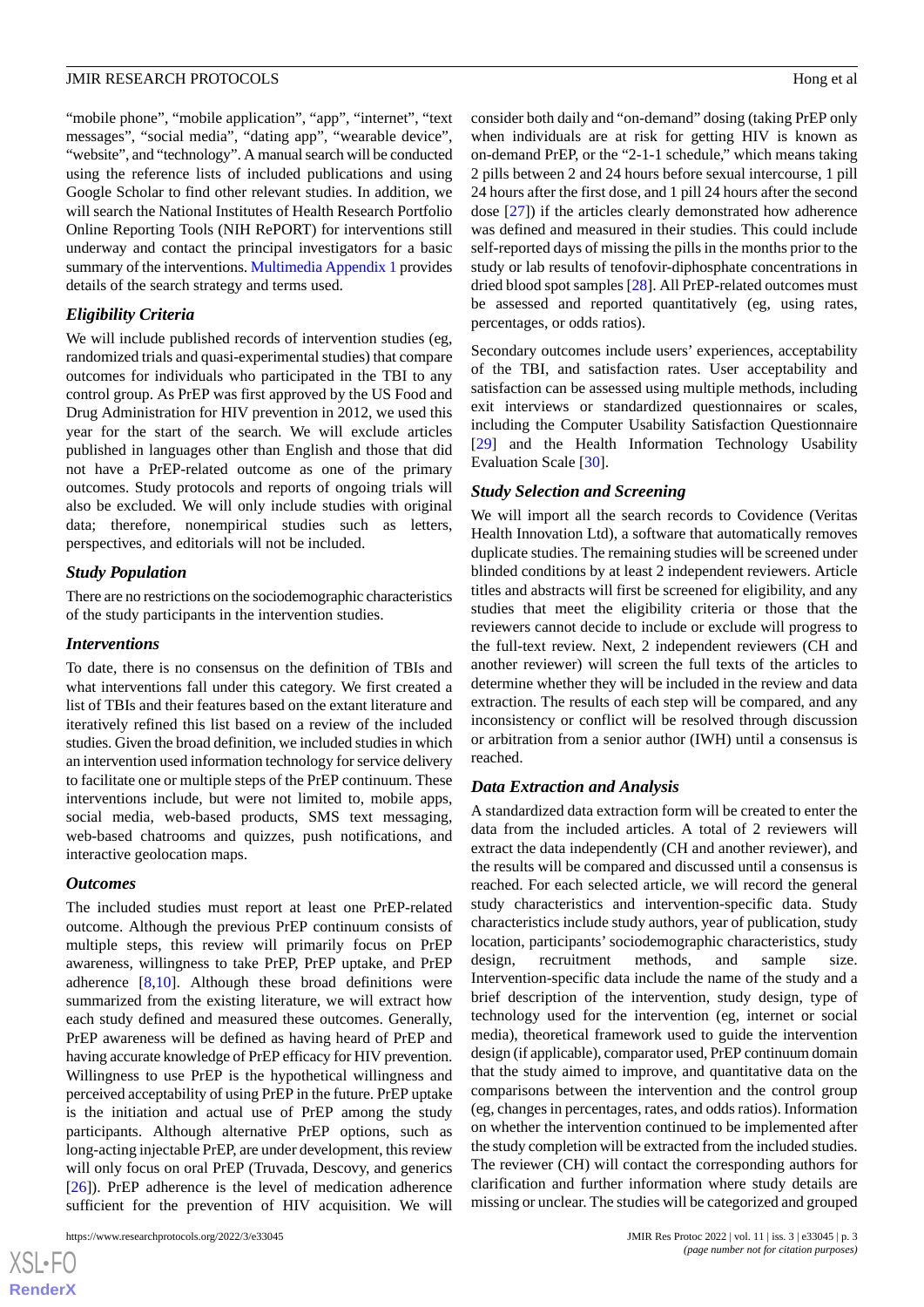#### JMIR RESEARCH PROTOCOLS FOR A SERVICE OF A SERVICE OF A SERVICE OF A SERVICE OF A SERVICE OF A SERVICE OF A SERVICE OF A SERVICE OF A SERVICE OF A SERVICE OF A SERVICE OF A SERVICE OF A SERVICE OF A SERVICE OF A SERVICE OF

according to the type of intervention and the PrEP continuum domain that was targeted.

#### *Risk of Bias Assessment*

The quality of the studies will be assessed using the Cochrane Risk of Bias Tool for randomized controlled trials [[31\]](#page-5-2). The domains being assessed include random sequence generation, allocation concealment, blinding of participants, blinding of personnel, blinding of outcome assessment, incomplete outcome data, selective reporting, and other sources of bias. All included studies will be scored as having a low, high, or unclear risk of bias.

# *Results*

As of August 2021, we have completed the preliminary searches on the databases previously listed. A total of 1213 records were identified. Eligibility screening and data extraction are ongoing. It is anticipated that the final review will be completed and submitted for publication in summer 2022.

# *Discussion*

The emergence of TBIs in public health research has created opportunities for health promotion and disease prevention. A growing number of intervention studies have investigated the effect of TBIs in supporting the PrEP continuum among various at-risk populations. This systematic review will provide an overview of these TBIs and describe the evidence supporting their use and their efficacy. The review will highlight which kind of interventions have been implemented and which PrEP continuum step(s) are primarily targeted. Furthermore, this review will be the first to summarize the theoretical frameworks used for informing TBI design. The findings of this review will summarize successful experiences and lessons learned from published literature, conference abstracts, NIH RePORT, and unpublished data. The findings will also inform the design and implementation of future studies on PrEP care promotion.

### **Acknowledgments**

CH is supported by the University of California, Los Angeles (UCLA) Graduate Division Summer Mentored Research Fellowship. We would like to thank the health science librarian at UCLA for their work on the literature search strategy for this review.

#### **Authors' Contributions**

CH conceptualized, designed, and initiated this study, conducted the initial search and screening of studies, and drafted the manuscript. LSA and IWH reviewed the manuscript and provided critical feedback. All authors approved the final manuscript for submission.

#### <span id="page-3-5"></span>**Conflicts of Interest**

None declared.

#### **Multimedia Appendix 1**

<span id="page-3-0"></span>The search strategy used to find articles in PubMed. [[DOCX File , 14 KB](https://jmir.org/api/download?alt_name=resprot_v11i3e33045_app1.docx&filename=247d9d3df671fc10f03c9b23b120cb9b.docx)-[Multimedia Appendix 1\]](https://jmir.org/api/download?alt_name=resprot_v11i3e33045_app1.docx&filename=247d9d3df671fc10f03c9b23b120cb9b.docx)

#### **References**

- <span id="page-3-1"></span>1. Grant RM, Lama JR, Anderson PL, McMahan V, Liu AY, Vargas L, iPrEx Study Team. Preexposure chemoprophylaxis for HIV prevention in men who have sex with men. N Engl J Med 2010 Dec 30;363(27):2587-2599 [\[FREE Full text](http://europepmc.org/abstract/MED/21091279)] [doi: [10.1056/NEJMoa1011205](http://dx.doi.org/10.1056/NEJMoa1011205)] [Medline: [21091279](http://www.ncbi.nlm.nih.gov/entrez/query.fcgi?cmd=Retrieve&db=PubMed&list_uids=21091279&dopt=Abstract)]
- <span id="page-3-2"></span>2. Baeten JM, Donnell D, Ndase P, Mugo NR, Campbell JD, Wangisi J, Partners PrEP Study Team. Antiretroviral prophylaxis for HIV prevention in heterosexual men and women. N Engl J Med 2012 Aug 02;367(5):399-410 [[FREE Full text](http://europepmc.org/abstract/MED/22784037)] [doi: [10.1056/NEJMoa1108524](http://dx.doi.org/10.1056/NEJMoa1108524)] [Medline: [22784037](http://www.ncbi.nlm.nih.gov/entrez/query.fcgi?cmd=Retrieve&db=PubMed&list_uids=22784037&dopt=Abstract)]
- <span id="page-3-3"></span>3. Choopanya K, Martin M, Suntharasamai P, Sangkum U, Mock PA, Leethochawalit M, Bangkok Tenofovir Study Group. Antiretroviral prophylaxis for HIV infection in injecting drug users in Bangkok, Thailand (the Bangkok Tenofovir Study): a randomised, double-blind, placebo-controlled phase 3 trial. Lancet 2013 Jun 15;381(9883):2083-2090. [doi: [10.1016/S0140-6736\(13\)61127-7\]](http://dx.doi.org/10.1016/S0140-6736(13)61127-7) [Medline: [23769234](http://www.ncbi.nlm.nih.gov/entrez/query.fcgi?cmd=Retrieve&db=PubMed&list_uids=23769234&dopt=Abstract)]
- <span id="page-3-4"></span>4. Haberer J. Current concepts for PrEP adherence in the PrEP revolution: from clinical trials to routine practice. Curr Opin HIV AIDS 2016 Jan;11(1):10-17 [[FREE Full text](http://europepmc.org/abstract/MED/26633638)] [doi: [10.1097/COH.0000000000000220](http://dx.doi.org/10.1097/COH.0000000000000220)] [Medline: [26633638](http://www.ncbi.nlm.nih.gov/entrez/query.fcgi?cmd=Retrieve&db=PubMed&list_uids=26633638&dopt=Abstract)]
- 5. Amico KR, Stirratt MJ. Adherence to preexposure prophylaxis: current, emerging, and anticipated bases of evidence. Clin Infect Dis 2014 Jul;59 Suppl 1:S55-S60 [\[FREE Full text](http://europepmc.org/abstract/MED/24926036)] [doi: [10.1093/cid/ciu266](http://dx.doi.org/10.1093/cid/ciu266)] [Medline: [24926036\]](http://www.ncbi.nlm.nih.gov/entrez/query.fcgi?cmd=Retrieve&db=PubMed&list_uids=24926036&dopt=Abstract)
- 6. Kelley CF, Kahle E, Siegler A, Sanchez T, Del Rio C, Sullivan PS, et al. Applying a PrEP continuum of care for men who have sex with men in Atlanta, Georgia. Clin Infect Dis 2015 Nov 15;61(10):1590-1597 [\[FREE Full text\]](http://europepmc.org/abstract/MED/26270691) [doi: [10.1093/cid/civ664\]](http://dx.doi.org/10.1093/cid/civ664) [Medline: [26270691\]](http://www.ncbi.nlm.nih.gov/entrez/query.fcgi?cmd=Retrieve&db=PubMed&list_uids=26270691&dopt=Abstract)

[XSL](http://www.w3.org/Style/XSL)•FO **[RenderX](http://www.renderx.com/)**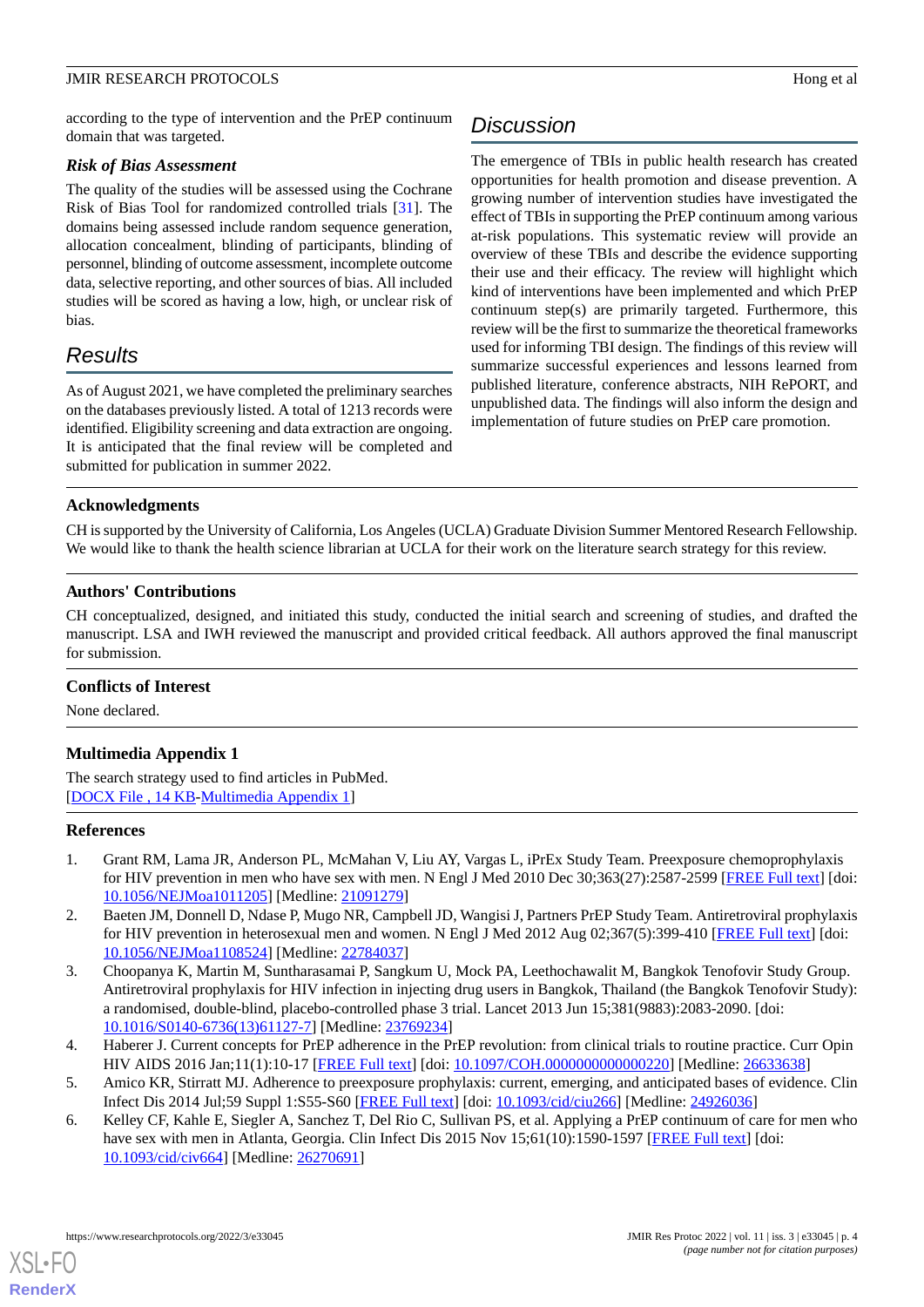- <span id="page-4-0"></span>7. Nunn A, Brinkley-Rubinstein L, Oldenburg C, Mayer KH, Mimiaga M, Patel R, et al. Defining the HIV pre-exposure prophylaxis care continuum. AIDS 2017 Mar 13;31(5):731-734 [\[FREE Full text\]](http://europepmc.org/abstract/MED/28060019) [doi: [10.1097/QAD.0000000000001385](http://dx.doi.org/10.1097/QAD.0000000000001385)] [Medline: [28060019](http://www.ncbi.nlm.nih.gov/entrez/query.fcgi?cmd=Retrieve&db=PubMed&list_uids=28060019&dopt=Abstract)]
- <span id="page-4-1"></span>8. Ezennia O, Geter A, Smith DK. The PrEP care continuum and Black men who have sex with men: a scoping review of published data on awareness, uptake, adherence, and retention in PrEP care. AIDS Behav 2019 Oct 28;23(10):2654-2673. [doi: [10.1007/s10461-019-02641-2](http://dx.doi.org/10.1007/s10461-019-02641-2)] [Medline: [31463711\]](http://www.ncbi.nlm.nih.gov/entrez/query.fcgi?cmd=Retrieve&db=PubMed&list_uids=31463711&dopt=Abstract)
- <span id="page-4-2"></span>9. Mistler CB, Copenhaver MM, Shrestha R. The Pre-exposure prophylaxis (PrEP) care cascade in people who inject drugs: a systematic review. AIDS Behav 2021 May 04;25(5):1490-1506. [doi: [10.1007/s10461-020-02988-x\]](http://dx.doi.org/10.1007/s10461-020-02988-x) [Medline: [32749627\]](http://www.ncbi.nlm.nih.gov/entrez/query.fcgi?cmd=Retrieve&db=PubMed&list_uids=32749627&dopt=Abstract)
- <span id="page-4-3"></span>10. Glick JL, Russo R, Jivapong B, Rosman L, Pelaez D, Footer KHA, et al. The PrEP care continuum among cisgender women who sell sex and/or use drugs globally: a systematic review. AIDS Behav 2020 May 05;24(5):1312-1333 [\[FREE Full text](http://europepmc.org/abstract/MED/31807973)] [doi: [10.1007/s10461-019-02733-z](http://dx.doi.org/10.1007/s10461-019-02733-z)] [Medline: [31807973](http://www.ncbi.nlm.nih.gov/entrez/query.fcgi?cmd=Retrieve&db=PubMed&list_uids=31807973&dopt=Abstract)]
- <span id="page-4-4"></span>11. Iribarren SJ, Akande TO, Kamp KJ, Barry D, Kader YG, Suelzer E. Effectiveness of mobile apps to promote health and manage disease: systematic review and meta-analysis of randomized controlled trials. JMIR Mhealth Uhealth 2021 Jan 11;9(1):e21563 [\[FREE Full text](https://mhealth.jmir.org/2021/1/e21563/)] [doi: [10.2196/21563\]](http://dx.doi.org/10.2196/21563) [Medline: [33427672\]](http://www.ncbi.nlm.nih.gov/entrez/query.fcgi?cmd=Retrieve&db=PubMed&list_uids=33427672&dopt=Abstract)
- <span id="page-4-5"></span>12. Gandapur Y, Kianoush S, Kelli HM, Misra S, Urrea B, Blaha MJ, et al. The role of mHealth for improving medication adherence in patients with cardiovascular disease: a systematic review. Eur Heart J Qual Care Clin Outcomes 2016 Oct 01;2(4):237-244 [[FREE Full text](http://europepmc.org/abstract/MED/29474713)] [doi: [10.1093/ehjqcco/qcw018](http://dx.doi.org/10.1093/ehjqcco/qcw018)] [Medline: [29474713](http://www.ncbi.nlm.nih.gov/entrez/query.fcgi?cmd=Retrieve&db=PubMed&list_uids=29474713&dopt=Abstract)]
- <span id="page-4-6"></span>13. Bonoto BC, de Araújo VE, Godói IP, de Lemos LLP, Godman B, Bennie M, et al. Efficacy of mobile apps to support the care of patients with diabetes mellitus: a systematic review and meta-analysis of randomized controlled trials. JMIR Mhealth Uhealth 2017 Mar 01;5(3):e4 [[FREE Full text](https://mhealth.jmir.org/2017/3/e4/)] [doi: [10.2196/mhealth.6309\]](http://dx.doi.org/10.2196/mhealth.6309) [Medline: [28249834](http://www.ncbi.nlm.nih.gov/entrez/query.fcgi?cmd=Retrieve&db=PubMed&list_uids=28249834&dopt=Abstract)]
- <span id="page-4-7"></span>14. Linn AJ, Vervloet M, van Dijk L, Smit EG, Van Weert JC. Effects of eHealth interventions on medication adherence: a systematic review of the literature. J Med Internet Res 2011 Dec 05;13(4):e103 [\[FREE Full text](https://www.jmir.org/2011/4/e103/)] [doi: [10.2196/jmir.1738](http://dx.doi.org/10.2196/jmir.1738)] [Medline: [22138112](http://www.ncbi.nlm.nih.gov/entrez/query.fcgi?cmd=Retrieve&db=PubMed&list_uids=22138112&dopt=Abstract)]
- <span id="page-4-8"></span>15. Rathbone AL, Prescott J. The use of mobile apps and SMS messaging as physical and mental health interventions: systematic review. J Med Internet Res 2017 Aug 24;19(8):e295 [[FREE Full text](https://www.jmir.org/2017/8/e295/)] [doi: [10.2196/jmir.7740](http://dx.doi.org/10.2196/jmir.7740)] [Medline: [28838887\]](http://www.ncbi.nlm.nih.gov/entrez/query.fcgi?cmd=Retrieve&db=PubMed&list_uids=28838887&dopt=Abstract)
- <span id="page-4-9"></span>16. Muessig KE, Bien CH, Wei C, Lo EJ, Yang M, Tucker JD, et al. A mixed-methods study on the acceptability of using eHealth for HIV prevention and sexual health care among men who have sex with men in China. J Med Internet Res 2015 Apr 21;17(4):e100 [\[FREE Full text\]](https://www.jmir.org/2015/4/e100/) [doi: [10.2196/jmir.3370\]](http://dx.doi.org/10.2196/jmir.3370) [Medline: [25900881](http://www.ncbi.nlm.nih.gov/entrez/query.fcgi?cmd=Retrieve&db=PubMed&list_uids=25900881&dopt=Abstract)]
- <span id="page-4-10"></span>17. Ovalle A, Goldstein O, Kachuee M, Wu ESC, Hong C, Holloway IW, et al. Leveraging social media activity and machine learning for HIV and substance abuse risk assessment: development and validation study. J Med Internet Res 2021 Apr 26;23(4):e22042 [\[FREE Full text](https://www.jmir.org/2021/4/e22042/)] [doi: [10.2196/22042\]](http://dx.doi.org/10.2196/22042) [Medline: [33900200\]](http://www.ncbi.nlm.nih.gov/entrez/query.fcgi?cmd=Retrieve&db=PubMed&list_uids=33900200&dopt=Abstract)
- <span id="page-4-11"></span>18. Platteau T, Herrijgers C, de Wit J. Digital chemsex support and care: The potential of just-in-time adaptive interventions. Int J Drug Policy 2020 Nov;85:102927 [\[FREE Full text\]](https://linkinghub.elsevier.com/retrieve/pii/S0955-3959(20)30266-8) [doi: [10.1016/j.drugpo.2020.102927\]](http://dx.doi.org/10.1016/j.drugpo.2020.102927) [Medline: [32932125\]](http://www.ncbi.nlm.nih.gov/entrez/query.fcgi?cmd=Retrieve&db=PubMed&list_uids=32932125&dopt=Abstract)
- <span id="page-4-12"></span>19. Meiksin R, Melendez-Torres GJ, Falconer J, Witzel TC, Weatherburn P, Bonell C. eHealth interventions to address sexual health, substance use, and mental health among men who have sex with men: systematic review and synthesis of process evaluations. J Med Internet Res 2021 Apr 23;23(4):e22477 [[FREE Full text](https://www.jmir.org/2021/4/e22477/)] [doi: [10.2196/22477\]](http://dx.doi.org/10.2196/22477) [Medline: [33890855\]](http://www.ncbi.nlm.nih.gov/entrez/query.fcgi?cmd=Retrieve&db=PubMed&list_uids=33890855&dopt=Abstract)
- <span id="page-4-13"></span>20. Maloney KM, Bratcher A, Wilkerson R, Sullivan PS. Electronic and other new media technology interventions for HIV care and prevention: a systematic review. J Int AIDS Soc 2020 Jan;23(1):e25439 [[FREE Full text\]](http://europepmc.org/abstract/MED/31909896) [doi: [10.1002/jia2.25439](http://dx.doi.org/10.1002/jia2.25439)] [Medline: [31909896](http://www.ncbi.nlm.nih.gov/entrez/query.fcgi?cmd=Retrieve&db=PubMed&list_uids=31909896&dopt=Abstract)]
- <span id="page-4-14"></span>21. Romero RA, Klausner JD, Marsch LA, Young SD. Technology-delivered intervention strategies to bolster HIV testing. Curr HIV/AIDS Rep 2021 Aug 09;18(4):391-405 [[FREE Full text](http://europepmc.org/abstract/MED/34109549)] [doi: [10.1007/s11904-021-00565-y](http://dx.doi.org/10.1007/s11904-021-00565-y)] [Medline: [34109549\]](http://www.ncbi.nlm.nih.gov/entrez/query.fcgi?cmd=Retrieve&db=PubMed&list_uids=34109549&dopt=Abstract)
- <span id="page-4-15"></span>22. Touger R, Wood BR. A Review of telehealth innovations for HIV pre-exposure prophylaxis (PrEP). Curr HIV/AIDS Rep 2019 Feb 30;16(1):113-119. [doi: [10.1007/s11904-019-00430-z](http://dx.doi.org/10.1007/s11904-019-00430-z)] [Medline: [30701404\]](http://www.ncbi.nlm.nih.gov/entrez/query.fcgi?cmd=Retrieve&db=PubMed&list_uids=30701404&dopt=Abstract)
- <span id="page-4-16"></span>23. Moher D, Liberati A, Tetzlaff J, Altman DG, PRISMA Group. Preferred reporting items for systematic reviews and meta-analyses: the PRISMA statement. PLoS Med 2009 Jul 21;6(7):e1000097 [[FREE Full text](https://dx.plos.org/10.1371/journal.pmed.1000097)] [doi: [10.1371/journal.pmed.1000097](http://dx.doi.org/10.1371/journal.pmed.1000097)] [Medline: [19621072](http://www.ncbi.nlm.nih.gov/entrez/query.fcgi?cmd=Retrieve&db=PubMed&list_uids=19621072&dopt=Abstract)]
- <span id="page-4-17"></span>24. Page MJ, Moher D, Bossuyt PM, Boutron I, Hoffmann TC, Mulrow CD, et al. PRISMA 2020 explanation and elaboration: updated guidance and exemplars for reporting systematic reviews. BMJ 2021 Mar 29;372:n160 [\[FREE Full text\]](http://www.bmj.com/lookup/pmidlookup?view=long&pmid=33781993) [doi: [10.1136/bmj.n160\]](http://dx.doi.org/10.1136/bmj.n160) [Medline: [33781993\]](http://www.ncbi.nlm.nih.gov/entrez/query.fcgi?cmd=Retrieve&db=PubMed&list_uids=33781993&dopt=Abstract)
- <span id="page-4-19"></span><span id="page-4-18"></span>25. Muessig KE, Nekkanti M, Bauermeister J, Bull S, Hightow-Weidman LB. A systematic review of recent smartphone, Internet and Web 2.0 interventions to address the HIV continuum of care. Curr HIV/AIDS Rep 2015 Mar 28;12(1):173-190 [[FREE Full text](http://europepmc.org/abstract/MED/25626718)] [doi: [10.1007/s11904-014-0239-3\]](http://dx.doi.org/10.1007/s11904-014-0239-3) [Medline: [25626718](http://www.ncbi.nlm.nih.gov/entrez/query.fcgi?cmd=Retrieve&db=PubMed&list_uids=25626718&dopt=Abstract)]
- 26. About PrEP. US Centers for Disease Control and Prevention. URL: <https://www.cdc.gov/hiv/basics/prep/about-prep.html> [accessed 2021-08-03]
- 27. On-demand PrEP. US Centers for Disease Control and Prevention. URL: [https://www.cdc.gov/hiv/basics/prep/](https://www.cdc.gov/hiv/basics/prep/on-demand-prep.html) [on-demand-prep.html](https://www.cdc.gov/hiv/basics/prep/on-demand-prep.html) [accessed 2021-08-03]
- 28. Anderson P, Glidden D, Liu A, Buchbinder S, Lama JR, Guanira JV, iPrEx Study Team. Emtricitabine-tenofovir concentrations and pre-exposure prophylaxis efficacy in men who have sex with men. Sci Transl Med 2012 Sep 12;4(151):151ra125 [\[FREE Full text\]](http://europepmc.org/abstract/MED/22972843) [doi: [10.1126/scitranslmed.3004006](http://dx.doi.org/10.1126/scitranslmed.3004006)] [Medline: [22972843](http://www.ncbi.nlm.nih.gov/entrez/query.fcgi?cmd=Retrieve&db=PubMed&list_uids=22972843&dopt=Abstract)]

[XSL](http://www.w3.org/Style/XSL)•FO **[RenderX](http://www.renderx.com/)**